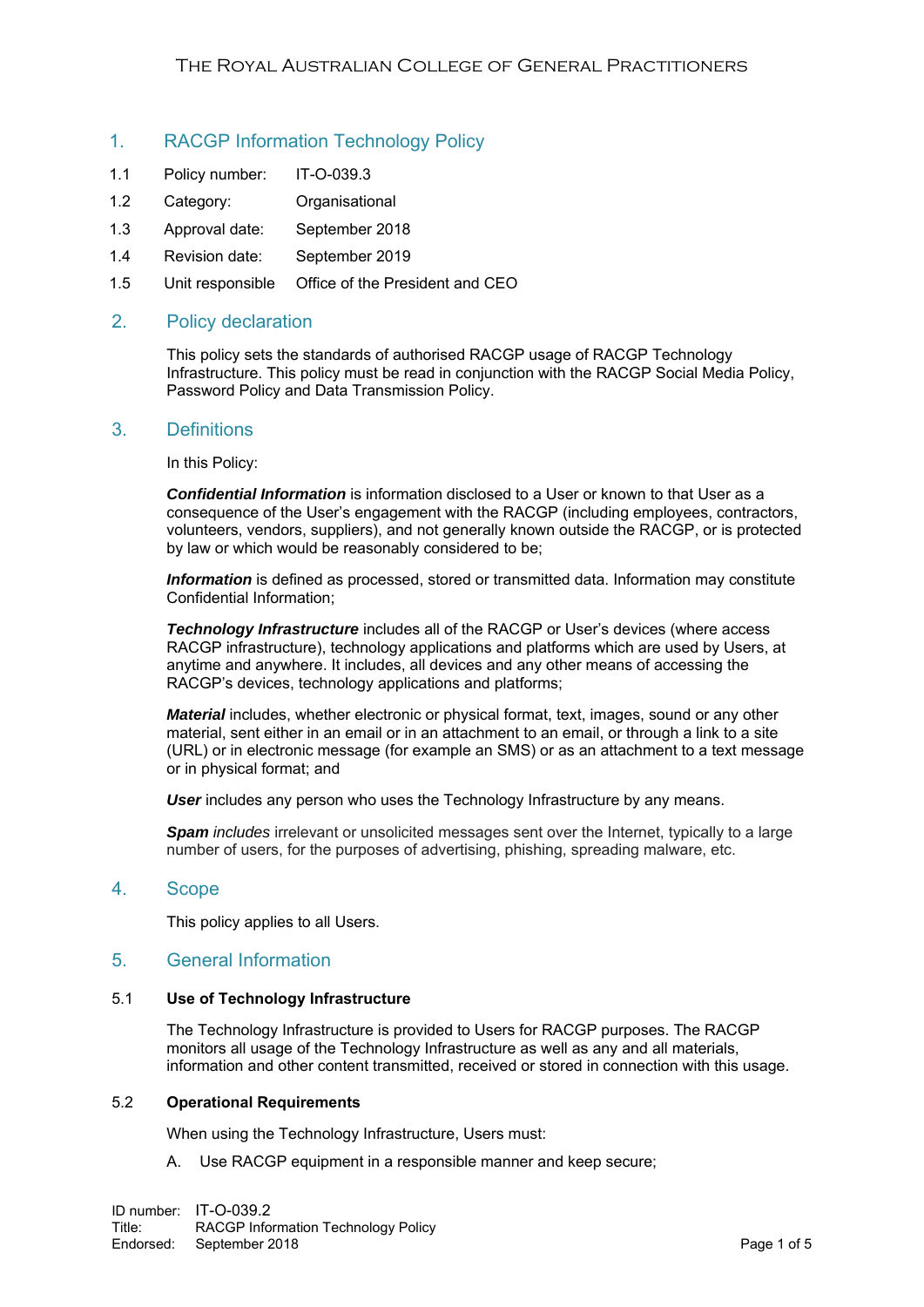- B. Use their own username/login code and/or password for access to Technology Infrastructure and store their username/password confidentially and securely. Refer to the RACGP Password Policy;
- C. Not permit third parties access to or control of RACGP data and Technology Infrastructure;
- D. All devices, both RACGP and devices with access to RACGP data and Technology Infrastructure, are fully shut down when not in use, or protected by sufficient security measures such as a code to re-activate the device after being inactive. Devices must be locked when unattended to ensure no unauthorised access to your desktop device.;
- E. Not interfere or attempt to interfere with any measures implemented by the RACGP;
- F. Not remove the disclaimer automatically included in all RACGP emails as part of the signature block;
- G. Not open an email, attachments, or click on hyperlinks that they suspect is spam, malicious, or contains a virus. Any security incident must immediately be reported to the RACGP Technology Operations Team;
- H. Immediately notify their immediate manager or the relevant HR Officer of any Material breaching or which the User suspects breaches this policy, only delete the relevant content after reporting and confirming whether it is required for investigation, and not forward it to any other person;
- I. Adhere to password requirements and policies including use of suitably complex passwords and changes to account passwords performed at regular intervals – refer to the *Password Policy*;
- J. Not attempt to interfere with any antivirus or antimalware software installed as part of the RACGP Standard Operating Environment, enable any and all automatic updates to such software and not attempt to interfere with any regularly scheduled virus or malware scans;
- K. Utilise suitable encryption software where sensitive data is transferred or when stored on a portable storage device, use of portable storage for sensitive data should be avoided where possible. Encryption software will be provided by the RACGP Technology Team;
- L. Only install software on RACGP equipment or use any new device with prior written approval from the RACGP Technology Operations Manager or RACGP Digital Technology General Manager and which is supported by the RACGP Technology Team. All software authorised to be installed must be legally licensed by the RACGP.

### 5.3 **Transmission, Storage and Retrieval of Confidential Information**

Users may be in a position to transmit or receive sensitive and/or confidential data from time to time. Confidential information includes (but is not limited to):

- A. Exam Content;
- B. Exam Results;
- C. Exam Details;
- D. Customer Membership Details;
- E. Financials (including credit card details);
- F. Customer Experience;
- G. Customer CPD Details;
- H. Legal Correspondence;
- I. Customer Contact Details;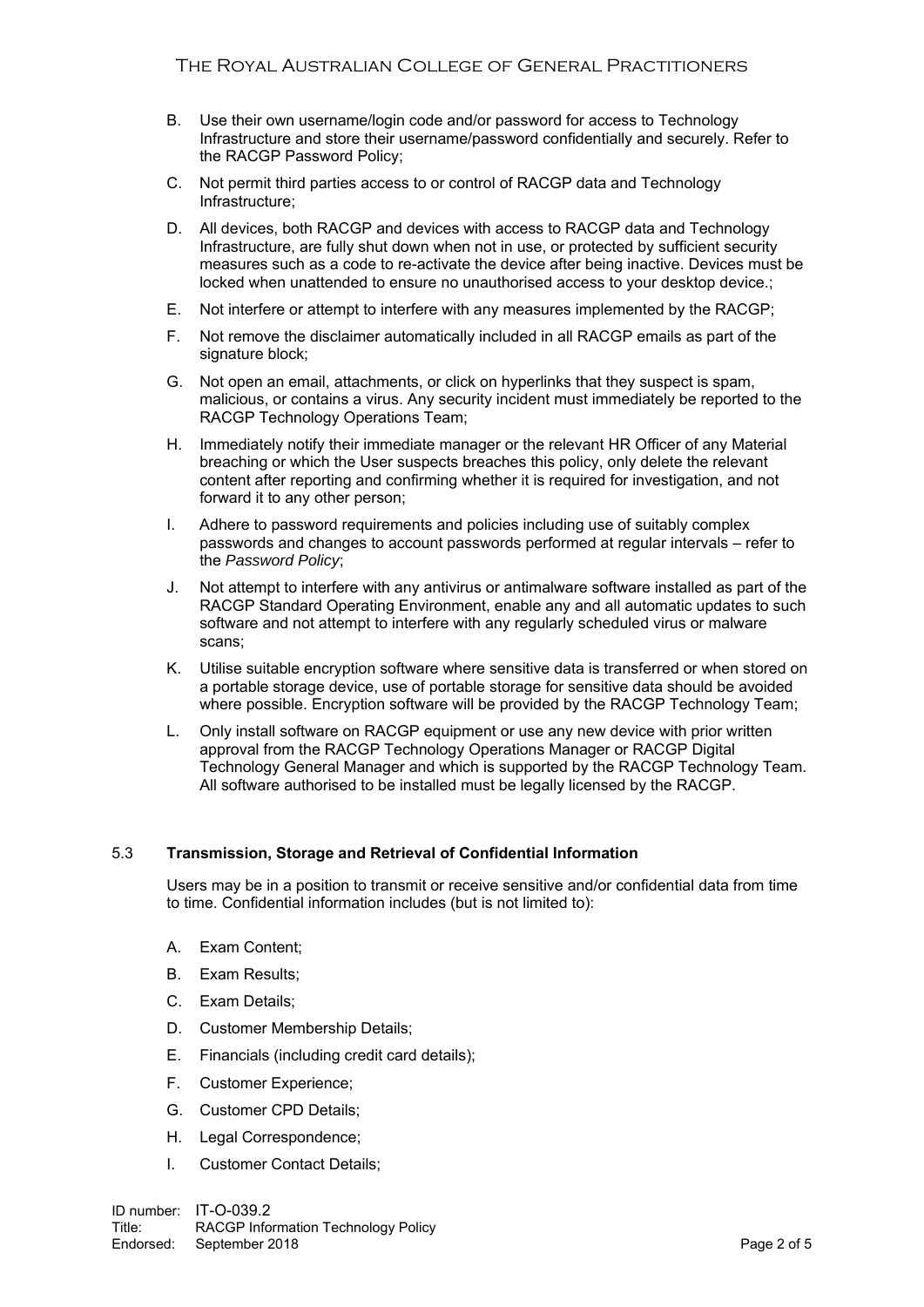- J. Employee Salary;
- K. Corporate Information;
- L. Grants Information;
- M. Copyright and Consent Forms;
- N. Educational Activities;
- O. Accounts Payable/Supplier Details;
- P. Provider Details;
- Q. Employee Contact Details; and
- R. Recordings of Patient Consultations.

Users must adhere to advice received by the RACGP Technology Team for secure transmission and/or receipt of such data. This can include:

- A. Use of RACGP approved encryption software to encrypt data prior to transmission, or transfer to a physical medium such as a USB drive;
- B. Use of authorised media, either physical (for example USB drives) or electronic (for example streaming services) for transmission, storage and retrieval of Confidential Information.
- C. Appropriate treatment of physical media and its secure disposal. This includes keeping all secure items in locked cabinets and sensitive information is disposed of using the secure disposal bins or secure media destruction services.

Please refer to the *Confidential Data Transmission Policy* document for more details.

### 5.4 **Prohibited Conduct**

Users must not use for any purpose or send (or cause to be sent), upload, download, use, retrieve, or access any Material on the Technology Infrastructure that:

- A. Is prohibited by this Policy;
- B. Breaches any applicable laws or regulations, promotes illegal activity or is fraudulent, or has the effect of being unlawful or fraudulent;
- C. Is defamatory or libellous, obscene, violent, threatening, sexually explicit, indecent or of a pornographic nature, offensive, hateful or inflammatory;
- D. Could adversely impact the image or reputation of an individual or the RACGP;
- E. Will harass, upset, embarrass, alarm or annoy any other person or causes (or could cause) insult, offence, intimidation or humiliation or which lowers the reputation of a person or group of people;
- F. Impersonates or misrepresents any other person;
- G. Is misleading or deceptive or is likely to mislead or deceive;
- H. Promotes discrimination of any kind;
- I. Breaches the RACGP Social Media policy;
- J. Could damage, disable, overburden or impair the Technology Infrastructure or interfere with any other party's productive use or enjoyment of the Technology Infrastructure;
- K. Affects the performance of, or causes damage to the Technology Infrastructure in any way;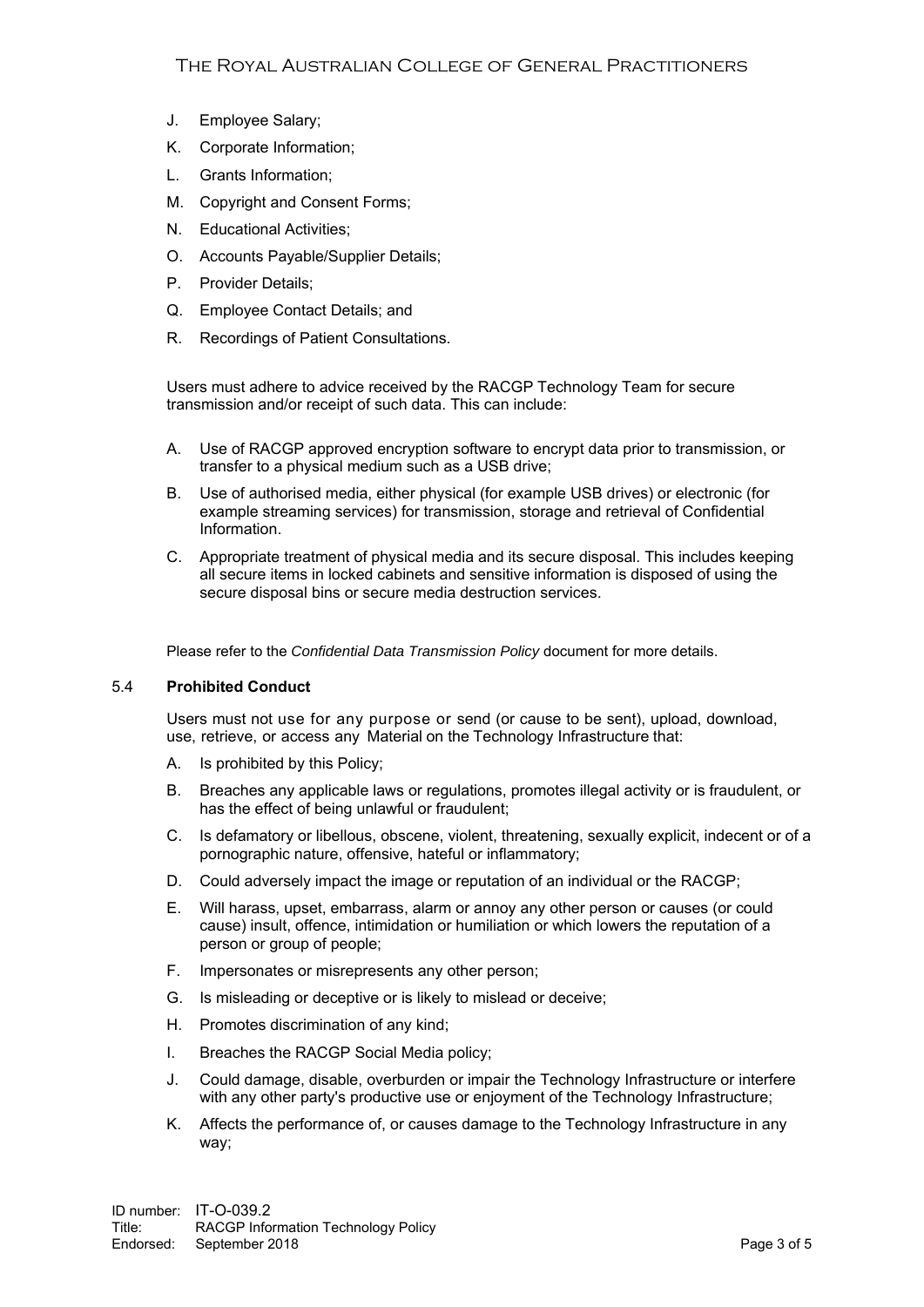- L. Knowingly transmits any data or material that contains viruses, Trojan horses, worms, time-bombs, keystroke loggers, spyware, adware or any other harmful programs or similar computer code designed to adversely affect the operation of any computer software or hardware;
- M. Use any robot, spider, screen scraper, data aggregation tool or other automatic process to monitor, copy or extract any Information, or combine any Information with the information of a third party, without RACGP's prior written consent;
- N. Reverse engineers, reverse assembles, decompiles or otherwise attempts to discover source code or other formulae or processes in respect of the Technology Infrastructure;
- O. Transmit, or procure the sending of, any unsolicited or unauthorised advertising or promotional material or any other form of similar solicitation (otherwise known as spam); or
- P. Gives the impression of or implies is representing, giving opinions or making statements on behalf of the RACGP without the RACGP's express authority.

Users must not use the Technology Infrastructure to:

- A. Violate any third party's intellectual property rights, including by reproducing copyrighted documents or images;
- B. Create or be responsible for the RACGP incurring any unauthorised legal obligation or liability;
- C. Disclose any RACGP Confidential Information or information of any RACGP employee, member, client or supplier of RACGP without the RACGP's prior written consent;
- D. Install software or run unknown or unapproved programs without receiving the prior written consent of the RACGP Technology Team;
- E. Modify the software or hardware environments on Technology Infrastructure;
- F. Gain unauthorised access into any other computer within or external to the RACGP, or attempt to deprive other Users of access to or use of the Technology Infrastructure;
- G. Send or cause to be sent chain or spam emails or text messages in any format; or
- H. Obtain personal gain, for example by running a personal business.

Unless authorised, Users must not interfere with, damage or disrupt:

- A. Any part of the Technology Infrastructure;
- B. Any equipment or network on which the Technology Infrastructure is stored;
- C. Any software used for the Technology Infrastructure; or
- D. Any equipment or network or software owned or used by any third party.

#### 5.5 **Details on blocking email and Internet Access**

The RACGP will prevent (or cause to be prevented) the delivery of Material to or from a User, or a User's access to a website (including a social networking site), if the RACGP considers the relevant content breaches any of the provisions to clause 5

The RACGP will not give a prevented delivery notice for any email messages sent by a User if the RACGP is not aware (and could not reasonably be expected to be aware) of the identity of the User who sent the e-mail or is not aware that the e-mail was sent by the User.

### 5.6 **Devices**

Users wishing to access the Technology Infrastructure on a personal device must provide their manager's approval to the Technology Team and then provide that device to Technology